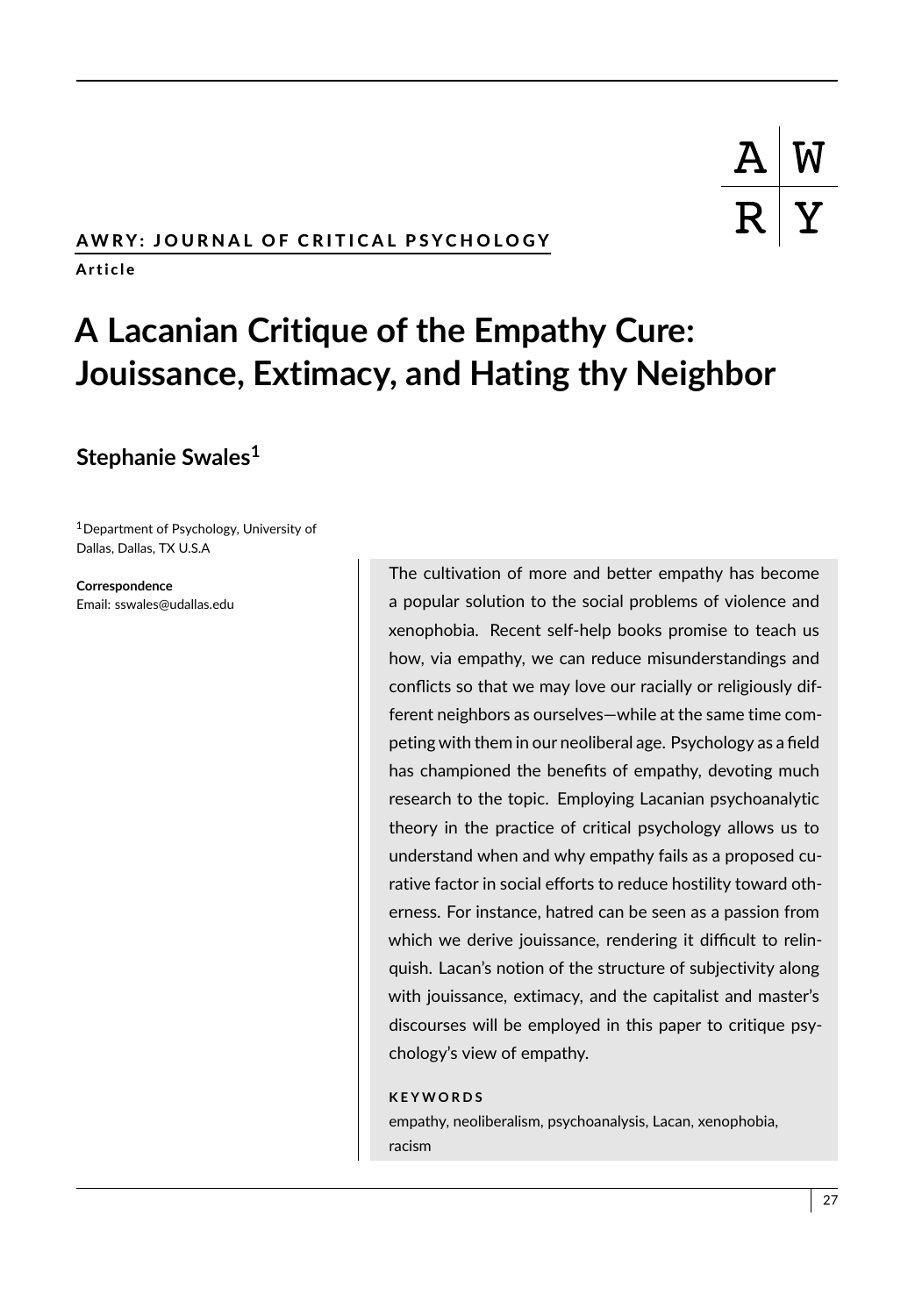## **1** | **INTRODUCTION**

Barack Obama, both in his time as a U.S. senator and as a president, voiced his concern not about the federal deficit but about our empathy deficit, which he saw as a bigger problem. In a commencement speech in 2006, referencing "the child who's hungry, the laid-off steelworker, the immigrant woman cleaning your dorm room" he claimed that "we live in a culture that discourages empathy" (Northwestern University, [2006\)](#page-13-0). Obama, of course, is far from alone in recent decades in his suggestion that hostilities between groups regarding religion, race, gender, sexuality, and so on would be ameliorated if only we as a culture could cultivate more empathy (Batson, Lishner, & Stocks, [2015;](#page-12-0) Segal, [2007;](#page-14-0) Taylor & Glen, [2020;](#page-14-1) Trout, [2009;](#page-14-2) de Waal, [2010\)](#page-12-1). What happens, however, when we are faced with an opportunity to empathize with someone in such an out-group, someone who elicits our hatred and fear?

Taking a Lacanian psychoanalytic perspective on subjectivity allows for an illuminating critique of psychology's conceptions of empathy and the idea that empathy can cure our hatred of out-groups. This paper will unfold by focusing first on empathy in the age of neoliberalism before turning to a brief review of empathy within the field of psychology. Next, empathy will be discussed using Lacan's imaginary and symbolic axes of experience. After that, empathy is argued to be shaped by our biases, including our xenophobic biases. Concluding thoughts will focus on jouissance and extimacy, although those concepts, as well as neoliberalism and Lacan's discourse of the capitalist, will be utilized throughout this paper.

#### **2** | **EMPATHY & NEOLIBERALISM**

Especially in recent decades, the field of psychology has generated a wealth of research regarding empathy, and empathy is considered to be the cornerstone of effective psychotherapy. This body of research has a reciprocal relation with society, such that there are a plethora of popular science and self-help books touting the benefits of empathy (e.g., Riess & Neporent, [2018;](#page-13-1) Stanley, [2012\)](#page-14-3). What is more, empathy research seems to have surged since the dawn of neoliberalism. A search for the term "empathy" in Google Scholar between 1960 and 1980—toward the end of which we were beginning the age of neoliberalism—yielded only about 22,400 results, compared to about 179,000 from 1980-2000 and about 937,000 between 2000 and 2020. How can we understand this correlation between the rise in empathy studies and the rise of neoliberalism?

Via his various formulations on extimacy (e.g., Lacan, [1997b,](#page-13-2) p. 139), Lacan claimed that what is most intimate in the subject is necessarily linked with the Other. The way the subject takes up the exhortation to empathize is part and parcel of its situatedness in neoliberal discourses and at the same time the contradictory superegoic commandment to love thy neighbor as thyself. Correspondingly, there is a societal superegoic call to make better use of empathy so that we can, out of the kindness of our hearts, understand the neighbor who is different from us, and, if not love, at least achieve full tolerance of her or him. This dictate produces things like the book entitled *The Empathy Effect: Seven Neuroscience-Based Keys for Transforming the Way We Live, Love, Work, and Connect Across Differences* (Riess & Neporent, [2018\)](#page-13-1), or one of the many self-help books promising to boost emotional intelligence, such as *Emotional Intelligence for Sales Success: Connect with Customers and Get Results* (Stanley, [2012\)](#page-14-3).

In Lacan's capitalist discourse [\(1978\)](#page-13-3), the structural necessity of subjective division is denied through claims that there exists an S1 (a master signifier or a key word that takes on special significance for the subject), functioning in the place of truth, that answers the distress and dissatisfaction of the split subject (a term representing that the subject is split by language into conscious and unconscious processes, is lacking in jouissance or libidinal enjoyment, and is perpetually desiring). Capitalism in our age thus fabricates the belief that the subject's discontents are not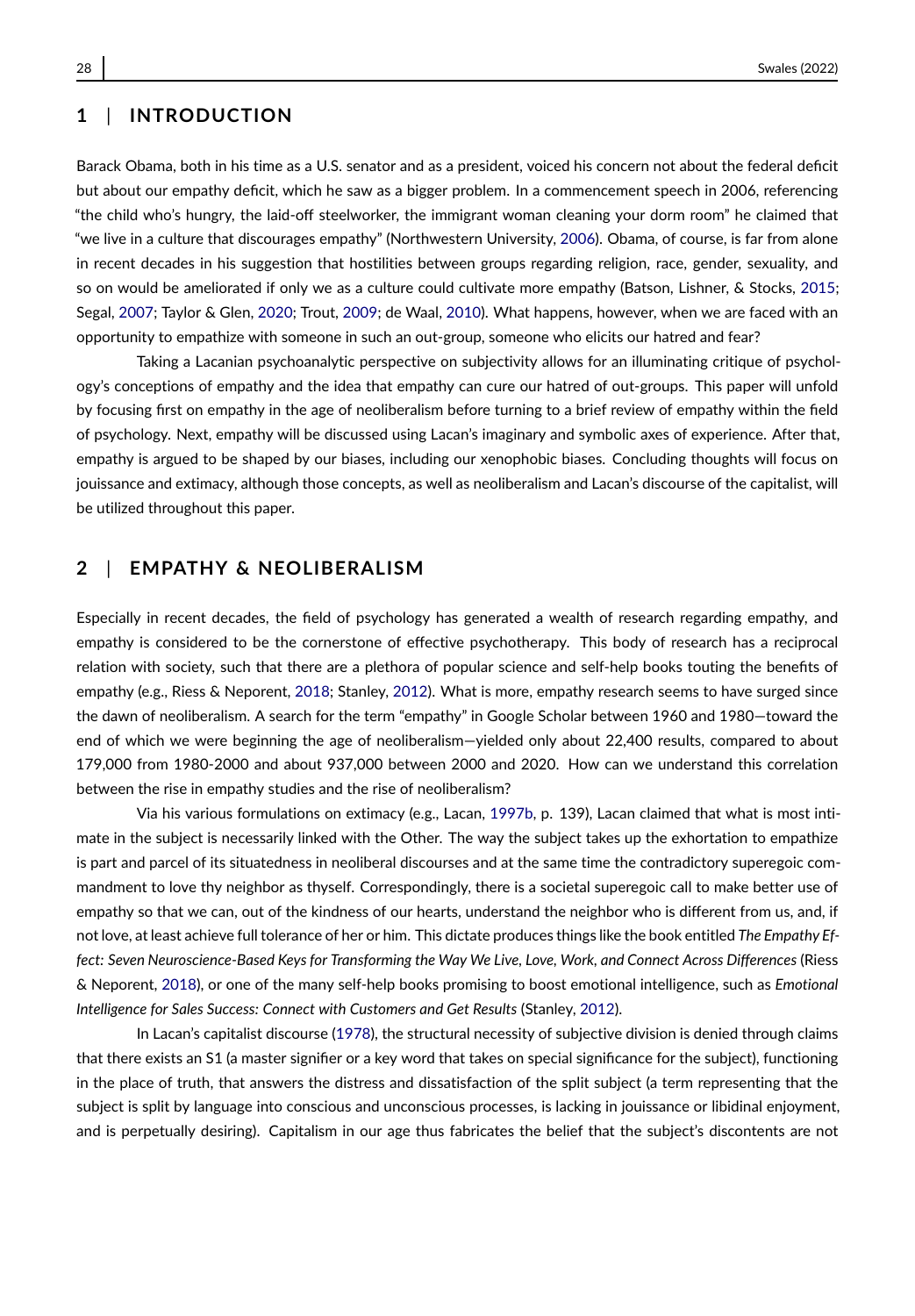inherent to the structure of subjectivity but instead simply due to having not yet obtained the right S1, the right product or experience that would enable a state of full subjective satisfaction. Capitalism, via its conduits such as advertising, finds ways to create demand for an S1, for example a product such as the newest Tesla sports car, so that subjects—defined as consumers under neoliberalism—assign to their suffering a lack that is perfectly complemented by that Tesla car. The internal logic here might be represented by the sentiment "If only I could make enough money to purchase that car, then I will have really made it; I'll really be able to enjoy myself." Capitalist discourse, then, promotes the semblance of dissatisfaction, emphasizing subjective discontents, at the same time that it fosters fantasies of selfsufficiency and completeness. As such, we can see that the subject under the sway of capitalist discourse can even relate to empathy products (such as the aforementioned books or empathy-building programs) as an S1. In an age whose dissatisfactions are described by many as isolation and disconnectedness on the one hand and xenophobia on the other, empathy is packaged as just the right social glue for the job. What is more, under neoliberalism, empathy is advertised attractively: by taking this seminar, purchasing this book, you will be more empathic than your fellow worker and therefore win the promotion over her or him. Empathy, then, is paradoxically both touted as a technique that will give you a cutting edge in your career *and*, at the same time, as the healing balm that soothes the aches and pains resulting from relating to your fellow worker as competition. Of course, because the field of psychology operates to generate knowledge about empathy, psychology fuels the ways in which empathy serves as a symptomatic S1 in neoliberal society. Despite the fact that empathy as a term has been commonplace in the human sciences since the late 19th century and is predated by the 18th century use of "sympathy" by the likes of David Hume and Adam Smith, it is perhaps no coincidence that empathy has risen to such heights of popularity only in recent decades.

### **3** | **EMPATHY & THE FIELD OF PSYCHOLOGY**

Although the term "empathy" was not introduced until the 19th century, in the 18th century the term "sympathy" was used by Adam Smith [\(2002\)](#page-14-4) and David Hume [\(2011\)](#page-13-4) in much the same way as empathy. The German word *Einfühlung*, which literally means "feeling into," was originally used in aesthetics and psychology in the late 19th century (aestheticist Robert Vischer in 1873). Theodor Lipps used *Einfühlung* to explain both how people experience aesthetically and how they arrive at knowledge of others' mental states. Since Lipps was the translator of the German translation of Hume's *A Treatise of Human Nature*, he was certainly familiar with Hume's work on sympathy. Edward Titchener, in his 1909 *Lectures on the Experimental Psychology of the Thought-Processes* [\(2015\)](#page-14-5), introduced the term "empathy" into English, translating *Einfühlung* using a transliteration of the Greek *empatheia*. By this time, however, empathy as a concept had already gained prominence in a number of related fields and was considered a primary method in the human sciences.

In the majority of instances in which empathy is referred to as a solution for conflict or aggression, it is conflated in large part with caring, love, or kindness. Although academics who specialize in empathy are careful to differentiate it from love, there is no universally agreed-upon definition of empathy (Coplan & Goldie, [2011\)](#page-12-2). Roughly speaking, empathy researchers tend to discuss two main types of empathy: emotional empathy, which means feeling what another person is feeling as *if* you were that person, and cognitive empathy, which means awareness of another's thoughts and/or feelings or thinking what another person is thinking as *if* you were that person (ibid.). Despite researchers' preference to preserve the scientific cleanliness of empathy as a concept, love cannot be so easily excised from empathy. After all, in order to go to the trouble of attempting to empathize with someone, you must have a motivation to do so, and that motivation is typically some vicissitude of love, be it friendship, positive regard, compassion, or—as we know well in the field of psychoanalysis—of hatred. And so we should not be so quick to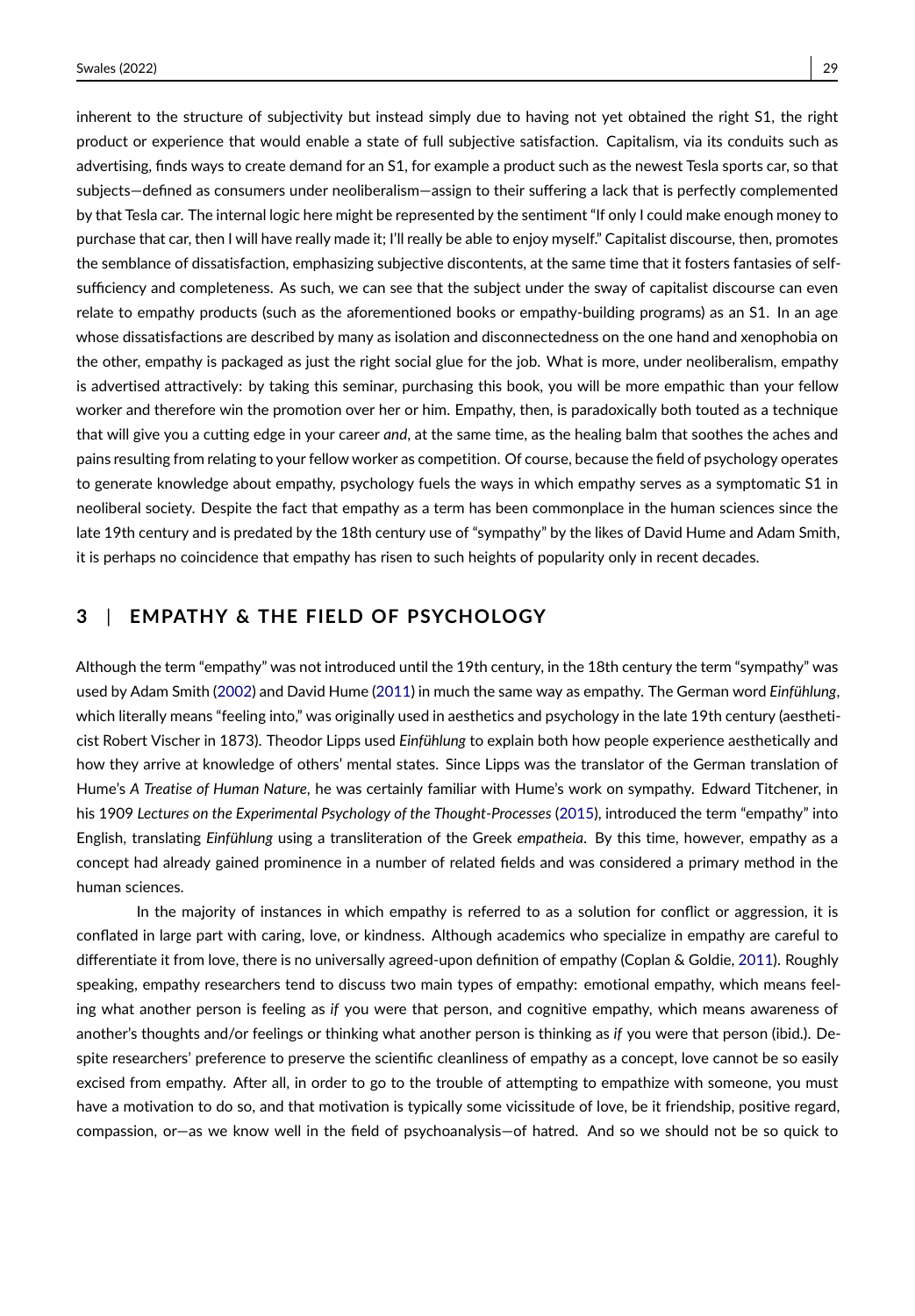dismiss the layperson's understanding of empathy as intertwined with matters of love.

Turning to recent research in psychology which has focused on deploying empathy to combat stigma, laboratory studies have produced mixed results at best (Bloom, [2016\)](#page-12-3) even though they utilize highly controlled situations and instruct participants to empathize with someone in a stigmatized group. To name but a few problems with the efficacy of empathy, research suggests that someone has to value the person in distress in order to be able to experience empathic concern for them (Batson et al., [2007\)](#page-12-4), that empathic perspective-taking can result in more negative intergroup interactions when individuals are judged to be relatively low in prejudice (Vorauer et al., [2009;](#page-14-6) Vorauer & Sasaki, [2009\)](#page-14-7), and that for those who are highly identified with their own group, taking the perspective of an out-group can lead them to make less favorable judgments about that out-group (Tarrant, Calitri, & Weston, [2012\)](#page-14-8). Even if a psychological study manages to induce empathy for a member of a stigmatized group—and success in these instances is, of course, measured in terms of statistical significance rather than meaningful experiences—there are studies suggesting that the empathy fails to generalize to the group as a whole (Bloom, [2016;](#page-12-3) Gloor & Puhl, [2016\)](#page-13-5). This finding is perhaps due to viewing the person in the study as an exception, or might be owing to what Paul Bloom [\(2016\)](#page-12-3) has dubbed the "spotlight effect" in his argument that empathy operates by focusing on one target and that the more individuals that are added to the equation, the more diffuse and difficult empathizing becomes. What is more, some research suggests that as individuals are exposed again and again to empathy-relevant situations, empathy declines over time (Cheng et al., [2017\)](#page-12-5). In psychology studies in natural settings, such as schools or workplaces, which use empathy training techniques in the hopes of reducing hostility toward another group, they are further limited because they cannot force participants to apply those empathy techniques when they are actually encountering someone from that other group. As with the psychology laboratory-based studies, the results are mixed at best (e.g., Clark, Robertson, & Young, [2019;](#page-12-6) Lai et al., [2017\)](#page-13-6), casting a substantive shadow of doubt over the possibility of forcing people to empathize with the neighbor who differs from them.

Further consideration of methodologies used in psychology empathy research yields still more criticisms. When it comes to the application of empathy techniques for use in ameliorating social conflicts, the typical methodologies employed are the use of surveys or life outcome data. As an example of the latter, the effects of a new anti-bullying program (centered around empathy) on school children might be gleaned from comparing incident reports of bullying made before versus after the initiation of the program. As such, it is not possible to know in such instances whether or not the children even bothered to empathize with one another. This problem is not present, however, in laboratory research settings—operating as they do under the fantasy that such research is objective and somehow lacking in situatedness in ideology and subjective biases—in which the research task ensures that the participant make an effort at empathizing (as operationalized by the researchers). In laboratory research, a typical method involves presenting a subject with a written description of someone in a difficult situation, an audio recording of an actor describing her or his plight, or viewing a photograph of a person in an emotionally charged situation, instructing the subject to empathize with the fictionalized target individual, and then asking the subject to complete a survey that measures the degree of empathy they experienced (e.g., Batson et al., [2007;](#page-12-4) Chiu & Yeh, [2017\)](#page-12-7). An empathic response on the part of the research subject is only considered as such if it is accurate, that is, if it matches the researchers' conception of what was experienced by the target. The target, of course, is to varying degrees constructed by the researchers themselves, and the target's experience simplified to one correct emotional experience.

In natural settings, individuals are far from always experiencing only one emotion or thought as they encounter situations in life, and thus *if* someone is motivated to try to empathize with another person or group, it can be challenging to arrive at accurate empathy for someone even if that person is in direct observation of a seemingly simple situation. Further, owing to the limits of our understanding, we can never truly and completely know what someone else is experiencing. As an example of the typical challenges that face us even when we are motivated to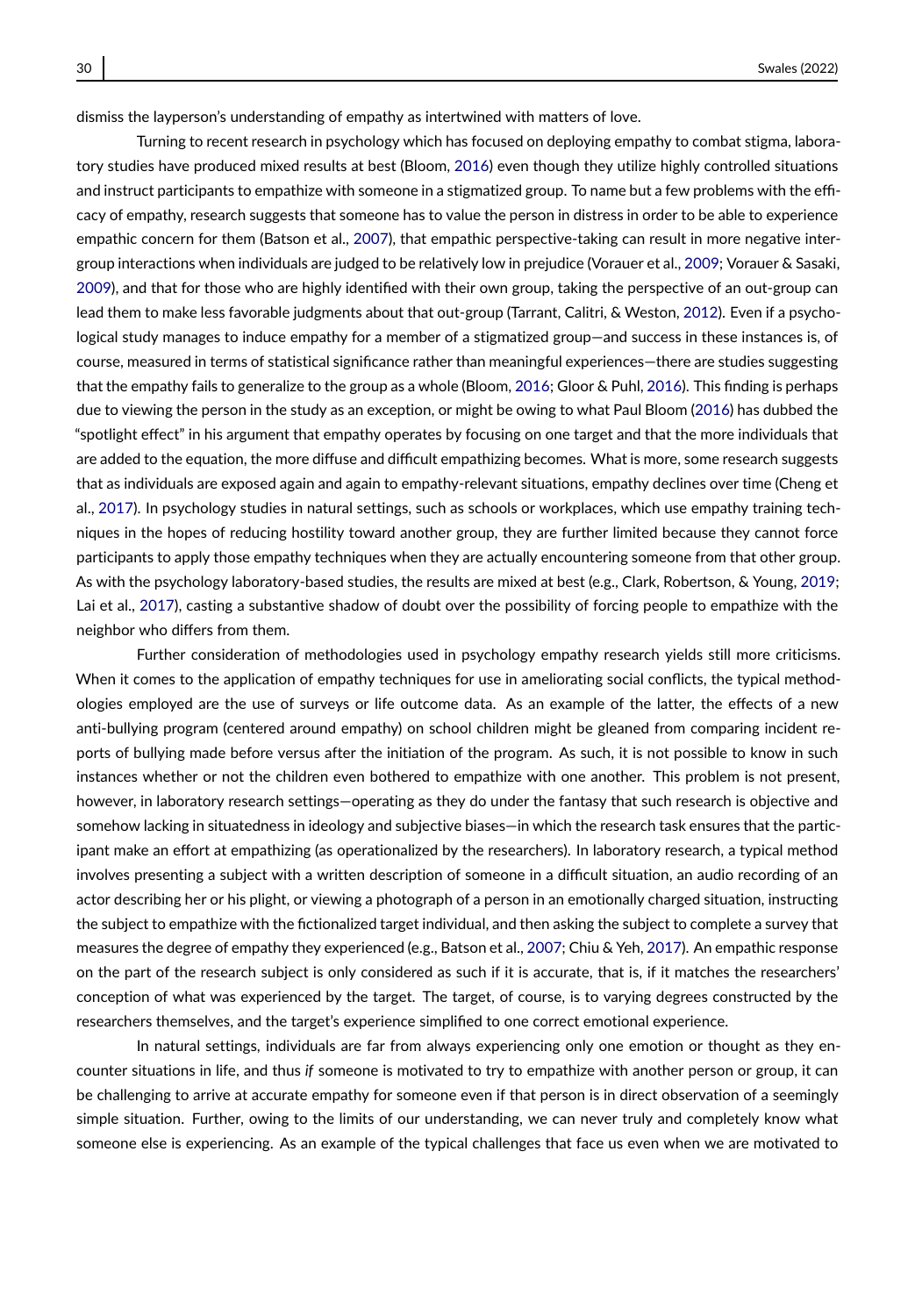empathize—as accurately as possible—imagine being at an important work meeting during which you witness the presenter realize that he has had toilet paper stuck to the bottom of his shoe. You might imagine, via emotional empathy, that he is surprised, dismayed, and embarrassed, and, via cognitive empathy, that he is worrying about negative judgments on this account from his colleagues. It could easily be the case, however, that the man was nonplussed or even amused, feeling a bit surprised but not at all embarrassed or dismayed, rendering your attempt at empathy a failure.

### **4** | **LANGUAGE, THE IMAGINARY & THE SYMBOLIC**

Although the more information you have about a particular person and how she encounters the world, the greater your potential to empathize with her (Coplan & Goldie, [2011\)](#page-12-2), it remains a challenge to know what the target individual is experiencing with any certainty, even if you are able to ask that person. Speech is not like the fantasy of a Vulcan mind meld, somehow able to perfectly transmit someone else's experience. Even if someone does choose to share what she imagines to be the truth of her experience, it is a Lacanian truth that speech is not comprised of signs but rather of signifiers. This is to say that a word, or a signifier, does not function like a sign—such as a stop sign—that has a fixed meaning. There are many ways to interpret speech. What is more, we tend to interpret someone else's words—as well as their situation—from our own perspective, fitting them into our own understandings as it suits us in the moment. In Lacan's words, "the very foundation of interhuman discourse is misunderstanding" [\(1997a,](#page-13-7) p. 184). We can also see all communication as being miscommunication because we do not even know ourselves on account of our unconscious processes. Someone who tells us about her experience as she understands it might very well have repressed a related thought and have affects which have been transformed and/or displaced. It is not only the unconscious but Lacan's other conceptions of subjectivity that shed important light on the question of the operation of empathy in clinical work and in attempts to love our neighbor as ourselves.

Examining empathy through the notion of extimacy, for instance, illuminates a number of additional insights which assist in seeing why empathy so often fails to help us to love or to understand our neighbor. Extimacy demonstrates that there is something of the exterior, of the other as well as the Other (a Lacanian term referring to language, culture and cultural norms and values and also to someone who represents the Other such as a parent or authority figure), in the innermost kernel of ourselves as well as something intimate in the exterior. Although the term itself does not arise until Lacan's later teachings, we can retroactively find extimacy even in his earlier work with his oftrepeated assertion "*Le désir de l'homme, c'est le désir de l'Autre*" (Lacan, [1998,](#page-13-8) p. 38), because one of its interpretations is "Man's desire is the same as the Other's desire". This has implications for the development of the ego via identifications with others as well as in shaping the subject of the unconscious and the fantasy relation. Later in Lacan's work he emphasizes jouissance, an embodied state of arousal, agitation, or enjoyment, and we also model our jouissance after the Other. Read at face value by someone unfamiliar with Lacan's work, these statements about the extimacy of subjectivity would seem to indicate that we are ideally suited to empathizing with the other, since our identities, behaviors, desire, and modes of jouissance are fashioned in accordance with others. What this leaves out is that the child's *interpretation* of others and of the Other together with the child's own preferences are what drives the formation of the subject via extimacy. There is no magical, automatic conduit to accurate empathy for the other.

The popularity and excitement concerning the operation of mirror neurons—since they function without any conscious effort—is reflective of such a desire, but mirror neurons are only able to achieve a *comparable*, and typically attenuated, emotional experience (Coplan & Goldie, [2011\)](#page-12-2), thus leaving cognitive empathy aside completely. What is more, mirror neurons do not always succeed in producing such emotional empathy, because one's perspective and biases can either inhibit the empathic emotion once the mirror neurons fire or even prevent them from firing in the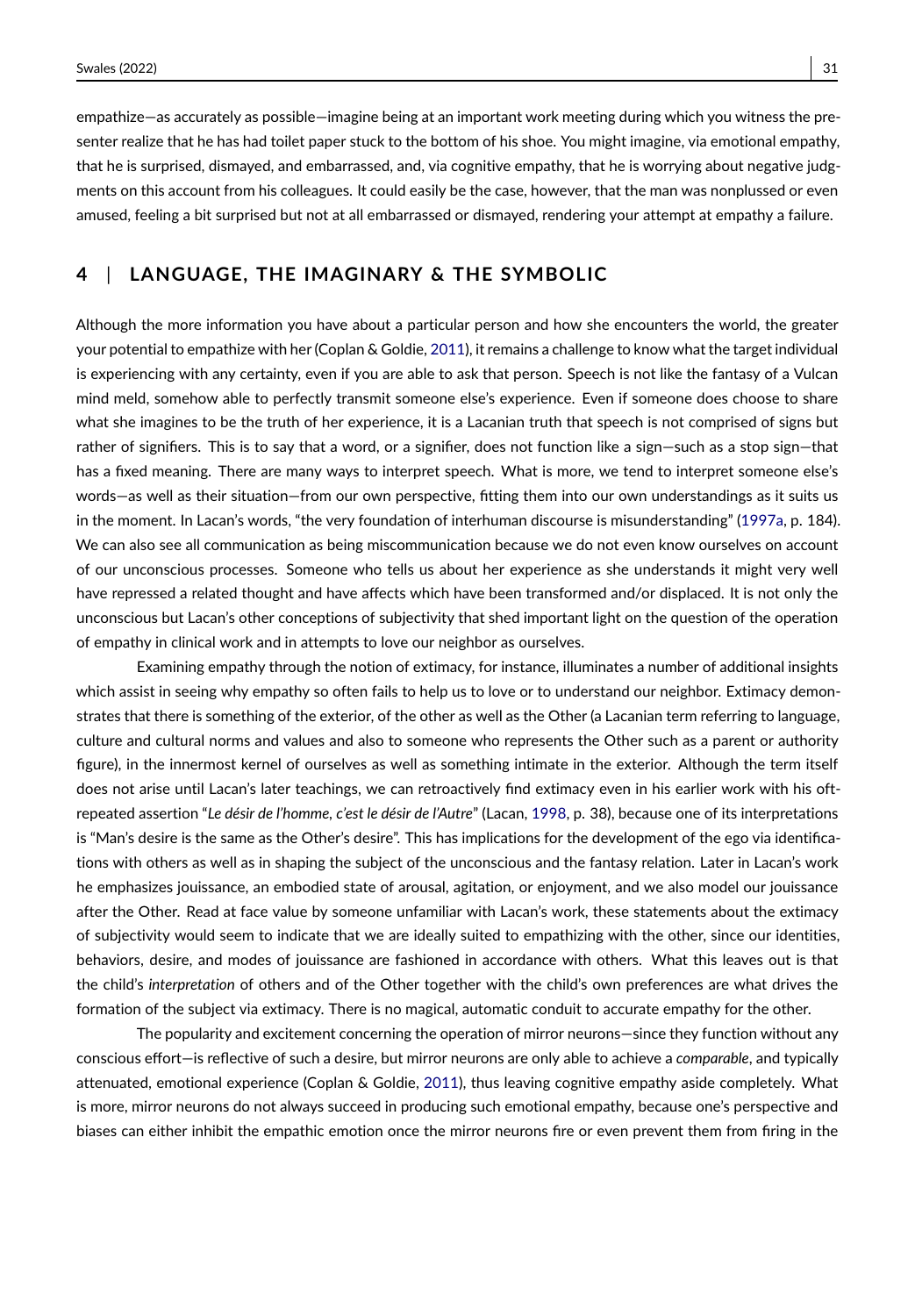first place (Wondra & Ellsworth, [2015\)](#page-14-9). Mirror neurons are further limited by the fact that their operation requires direct perception (Wondra & Ellsworth, [2015\)](#page-14-9). As an example of how this might be limiting, if someone is laughing while recounting a memory, the emotional content experienced at the time of the memory—perhaps shame, sadness, or anger—is not what will be experienced by the listener.

To return to a psychoanalytic perspective on empathy, Freud himself commented on empathy, although the term itself appears only seldomly in his oeuvre. In *Group Psychology and the Analysis of the Ego*, he said, "A path leads from identification by way of imitation to empathy, that is, to the comprehension of the mechanism by means of which we are enabled to take up any attitude at all towards another mental life" [\(1921,](#page-13-9) p. 110), identification serving as "the original form of emotional tie" (p. 137) with someone. Thus, for Freud, identification is the condition for the possibility of empathy, of knowing or feeling something of the other's experience. Identification with the other is a form of extimacy, whereby something perceived about the other is taken into the self. I would argue, however, that identification with the other is only necessary for one type of empathy, although it is likely the one most frequently employed. Using Lacan's concept of the imaginary axis of experience, I propose that we can think of this type of empathy as *imaginary order empathy*. When we relate to another person on the imaginary axis (a term indicating experience at the level of the image), we are assuming similarity, of the other person being like us, and it also opens up the possibility for rivalry, superficial love or infatuation, aggression and hatred. Although in our everyday social lives, there may be times when imaginary order empathy results in stronger connections with others, we are often inaccurate in our attempts at empathy because we engage on the imaginary axis, relating from our own narcissistic perspective, imagining how we would feel if we were in the other's shoes. Our misunderstandings, of course, can cause different types and levels of harm or hurt, depending upon the situation. What is more, we infrequently realize our mistaken attributions because we might keep them to ourselves and never question them in the face of evidence to the contrary, or the other person might shy away from correcting us, or we might have our own motivations for insisting that the other's experience is like our own. Still further, because we can misrecognize our jouissance, we might imagine that we are experiencing empathic concern for someone begging on the street when instead we are experiencing disgust or anxiety.

What I am calling *symbolic order empathy*, on the other hand, involves an assumption of difference, rather than similarity, and the corresponding attempt to listen very carefully to the other person or to otherwise learn about the other's own perspective without making comparisons to ourselves. Lacan's symbolic order of experience is based on the signifier, on the words and discourses that make up our social world. In the absence of an imaginary order identification, emotional empathy does not result—only cognitive empathy—although that does not prevent another affect, such as compassion, from being experienced by us.

One barrier to experiencing either type of empathy is that doing so is in opposition with what Lacan referred to as our passion for ignorance, which exists alongside what Lacan considered to be the two other fundamental passions—love, and hate (Lacan, [1991\)](#page-13-10). We can think here of the common excuse for not aiding those in need and for perpetuating forms of violence against denigrated others, of the claim, for instance, made by some Germans living during the Holocaust that they did not act because they did not know. Our passion for ignorance protects us from that which would be painful to face, and empathizing with someone who is suffering is not a pleasant experience. When we encounter a picture or video of someone in a tragic or otherwise pitiable situation, rather than empathizing we might instead feel relief that we are not the ones suffering, and then turn the channel or the page. Alternatively, when we see someone begging, we might turn quickly away, perhaps even pretending we do not see him or her, in order to avoid empathizing with that person or to avoid feeling guilt, disgust, or any number of negative emotions that might correspond to what the figure of the beggar brings up for us. Further, our passion for ignorance is operative when it comes to encountering difference. Although attempts at empathy are more likely when the target of our empathy is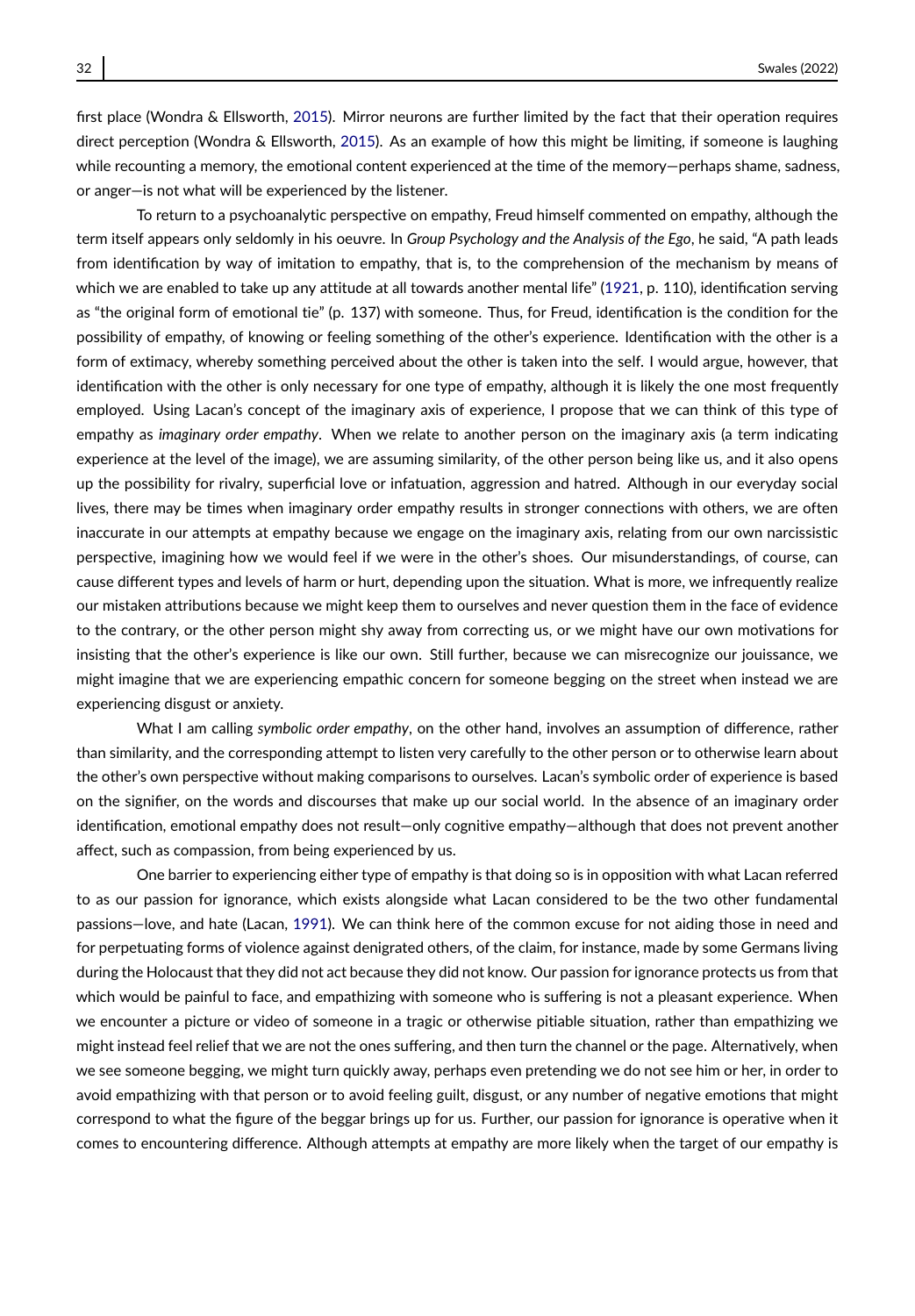someone with whom we identify in an ego-syntonic manner (i.e., someone about whom we have positive judgments), a common error in this situation is imagining too much similarity and wishing to avoid knowing the ways in which they might differ from us. This problem is endemic to the culture of drug and alcohol treatment in the U.S., whose providers and clients tend to assume that counselors or psychologists can only truly be helpful if they have "been through it themselves", thus arguing that imaginary order empathy is the only possible way to be of assistance.

The imaginary axis is at the foundation of programs that use empathy training to reduce hostility towards an out-group. This viewpoint can shed light on the widespread failure of anti-bullying campaigns. It was not until 2011, when the White House called for a conference on bullying, that bullying was raised in the public awareness. It may be that the heightened visibility in the U.S. of terrorism and mass shootings corresponded to a fantasy that, if we adults cannot manage to get along, perhaps we can force our children to do so. Several meta-analyses of anti-bullying programs show that they are only effective at reducing bullying by 20-23% in what they call "ideal situations"—and typically these are restricted to elementary school-age children—as well as that some efforts actually managed to increase the likelihood of bullying, including zero tolerance policies, group treatment for bullies, short-term awareness raising events (Lai et al., [2017\)](#page-13-6), and peer mediation (Ttofi & Farrington, [2009\)](#page-14-10).

From a Lacanian standpoint, we can understand these failures as having to do with the observation that children who bully others relate to these peers on the imaginary axis of experience as a rival. Bullies operate through trying to raise their self-esteem by comparing themselves positively to certain peers whom they treat with hatred. As such, when anti-bullying programs attempt to preach compassionate empathy toward peers, they are ignoring the psychical importance that victims have for bullies. In this same vein, another study found that whereas in elementary school those who bully are socially rejected, by the time children reach middle school, those who bully have high social capital (Cook, Williams, Guerra, Kim, & Sadek, [2010\)](#page-12-8). In other words, by and large bullies are in the in-crowd, and receive narcissistic boosts to their ego from the approval of their peers. This resembles adult life outside of school, in which those in power, politically, for example, often use bullying tactics and are far from being roundly rejected for doing so. A related problem is that there are often bystanders to bullying who for their own reasons are in tacit agreement with the aggressive behavior.

Via extimacy, the aggression involved in bullying is revealed as concerning that which is repressed in the bully—or the bystander—and is split off in the other, the victim. Bullying is about the hatred, fear, and/or *jealouissance* (a neologism coined by Lacan meaning the jouissance one derives from jealousy) of some aspect of the victim, and this is an aspect that is intertwined with the bully her or himself. For instance, research on bullying, including a large longitudinal study (Espelage et al., [2015\)](#page-12-9) of middle-schoolers found that between 35% and 50% of bullying is homophobic in nature. Attempts to make bullies empathize victims might threaten to expose their identifications with their victims, and consequently bullies will respond with still more hostility. Efforts to force bullies to compassionately empathize with their victims are destined to fail because they leave untreated what is hated in the other—a hatred which is intimately related to what is hated in the self. As Carol Owens and I have argued [\(2019\)](#page-14-11), because we are fundamentally ambivalent beings, we cannot simply teach—via tools of empathizing—or otherwise force ourselves to love our fellow human being without addressing our hate. Otherwise, the variously repressed and disavowed aggression on the part of the Other as well as the children exhorted to love and not hate their *semblables* is bound to return.

To attempt to use empathy to reduce manifestations of aggression is to employ empathy in the service of the Good. From a Lacanian perspective, any project of the Good—however well-intentioned, is intertwined with aggression because it is conceived on the imaginary axis of experience. Correspondingly, in his seventh seminar on ethics, Lacan commented, "It is a fact of experience that what I want is the good of others in the image of my own. . . .provided that it depends on my effort" (Lacan, [1997b,](#page-13-2) p. 187). In other words, we imagine what is good for the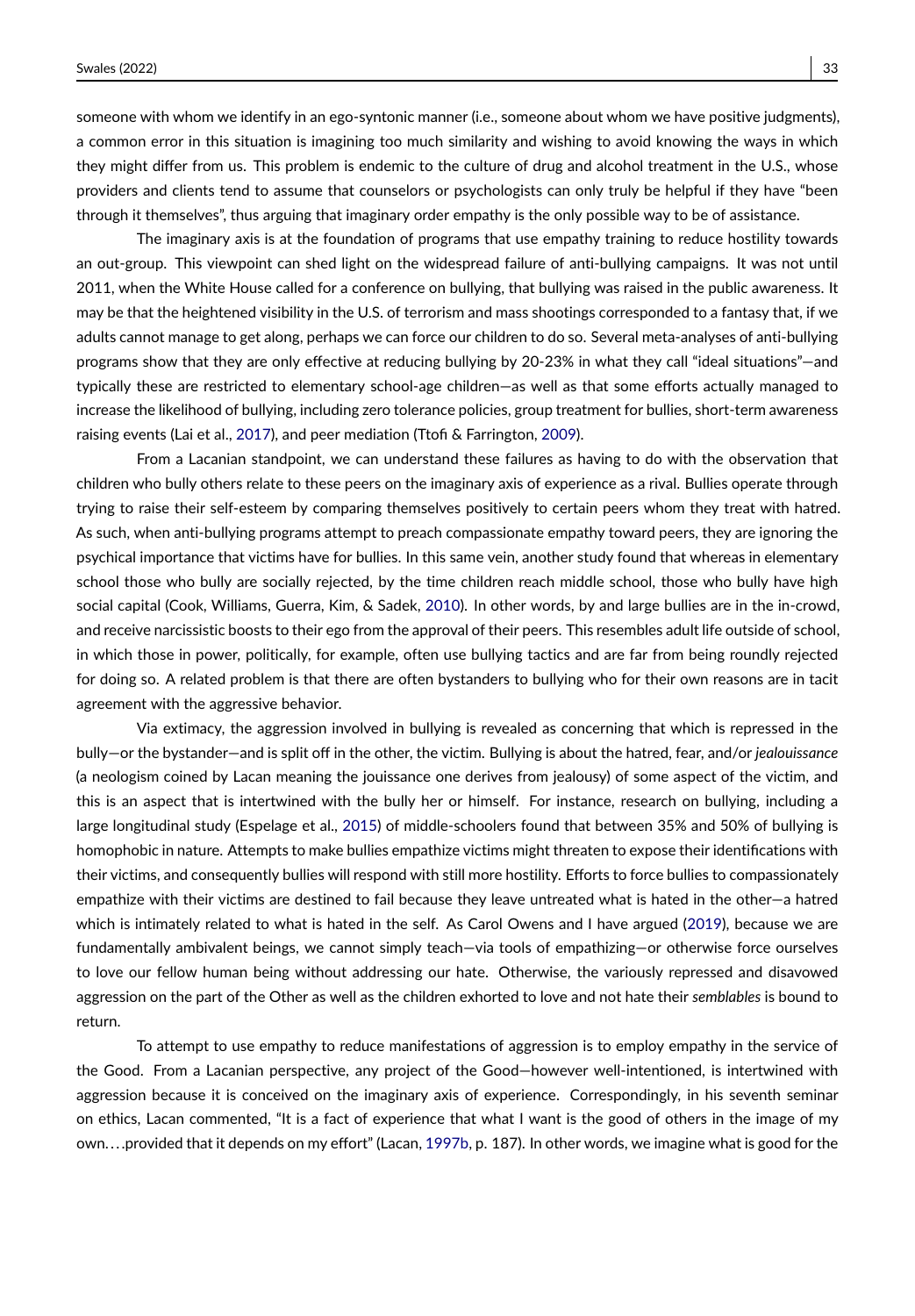other through the lens of our own biases and can feel aggressions—perhaps in the form of anger or resentment—when our efforts are not appreciated or acknowledged. Lacan therefore speaks of the "benevolent fraud of wanting-to-doone's-best-for-the subject" (ibid., p. 219) as one's charitable intentions mask other, more selfish, motives. Indeed, in his essay "Aggressiveness in Psychoanalysis" Lacan comments that "only saints are sufficiently detached from the deepest of our shared passions to avoid the aggressive repercussions of charity" (Lacan, [2006,](#page-13-11) 87).

Anti-bullying programs are thus another symptomatic response to aggression. Operating as they do under the mirroring logic of the imaginary, the attempts of these campaigns to lovingly empathize in order to eradicate aggression in the form of bullying—these attempts are reaction formations which the aggression on the part of the Other (e.g., the authorities of the school system). Accordingly, Lacan spoke of "the aggressiveness that underlies the activities of the philanthropist" [\(2006,](#page-13-11) p. 81). As Marcelo Estrada put it, an anti-bullying program's "us[e] or instrumentaliz[ation] of the happy and loving face of "empathy", backed and enforced with the police power of state apparatuses, turns itself into another form of "bullying", by the biggest "kid" (of al)l in the block"—the big Other" (M. Estrada, personal communication, May 25, 2019). The structure of extimacy allows us to see that whereas we had thought that one's own aggression (e.g., that of the bully) stemmed from an intimate private place, instead, one's own aggression is topologically co-extensive with the aggression of the external societal Other.

### **5** | **EMPATHY IS SHAPED BY BIASES**

The assumption that positive outcomes will result from encounters with those who are different from us via the use of empathy is rife with problems, not the least of which is that we most often relate to such others on the imaginary axis. As such, when *operating via the imaginary axis and we are faced with the possibility of empathizing with someone, we do so in accordance with our own biases and our capacity to accept all aspects of our own experience with minimal judgment*. In terms of the latter, given the psychoanalytic notion of individuals as being split into conscious and unconscious processes, we can understand the great difficulty of this achievement. Not only are we structurally defensive subjects, but we are also shaped by society with all of its biases and blind spots. This renders it much more likely that we will use imaginary empathy rather than symbolic order empathy.

Under neoliberalism, accurate empathy and compassion for those in economically disadvantaged groups is rendered especially unlikely as neoliberal ideology promotes the idea that if someone is not thriving economically, it is due to their own moral faults and personal inadequacies rather than due to larger systemic issues, including racism and xenophobia. Indeed, via neoliberal ideology, viewing stigmatized groups as responsible for their plight extends beyond groups in economic distress, including racialized others (e.g., Reyna et al., [2006\)](#page-13-12), those seen as mentally ill (e.g., Corrigan, Druss, & Perlick, [2014\)](#page-12-10), those with HIV or AIDS (e.g., Cook & Dickens, [2014;](#page-12-11) Herek, Capitanio, & Widaman, [2002\)](#page-13-13), and so on, and laboratory psychology research correspondingly finds that participants instructed to empathize with someone they view as responsible for her or his distress either are unable to do so or do so poorly (Batson, et al., [1997\)](#page-12-12). Similarly, even in the early days of neoliberalism prior to the 1980 U.S. presidential election, Ronald Reagan's campaign "successfully encouraged many poor whites to disidentify with poor blacks and to identify instead with whiteness and white privilege" (Layton, [2009,](#page-13-14) p. 108), rendering less likely any desire to empathize with black individuals because doing so might threaten the stability of their disidentification. For this reason, even those members of similarly disadvantaged groups may have difficulty empathizing with and feeling compassion for someone they can place in a group they see as somehow inferior. Exemplifying this are results from a Lacanian Discourse Analysis that, along with several colleagues, I conducted a few years ago of our interviews of food pantry clients (Swales et al, [2020\)](#page-14-12). Many participants sought to disidentify with being a "beggar" through their attempts to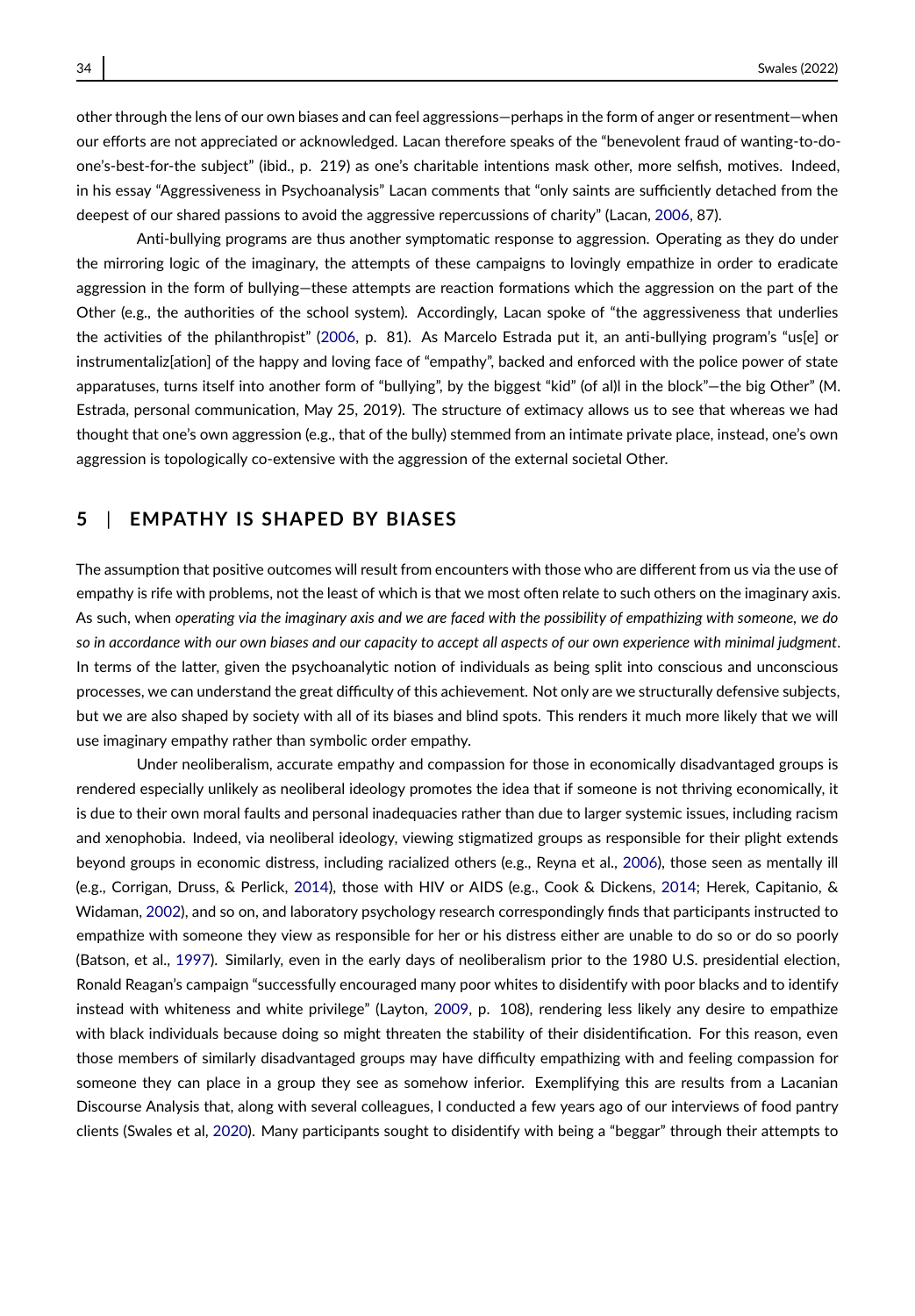pass as food secure—attempts which often included avoiding getting needed food assistance. This rendered those others who didn't try to pass and who regularly sought food assistance either as shamelessly pursuing jouissance or as those who were somehow more truly in need and therefore more deserving. Engaging in either fantasied portrayal of the other food insecure clients seen as different from the self could result in inaccurate empathizing. For instance, one middle-aged white male participant said,

*all the blacks and the Hispanics and...I don't know. I-I've been down here [referring to the line of people waiting outside the food pantry before it opens]. So, it's like it's all owed to them. . . That-them people know, they what the schedules are. They know where you can go [to get food assistance].*

Via his racist biases, this client seems to be engaging in inaccurate imaginary order empathy, whereby he imagines the black and Hispanic clients are acting as though they believe "it's all owed to them". This quote also serves as an example of another strategy for preventing feelings of shame or guilt in a neoliberal society that was frequently used by the food pantry clients we interviewed: distancing themselves from other food insecure groups whom they regarded as morally reprehensible. For instance, after we announced our study to food pantry clients in the waiting room,

*a client shouted that it was "disgusting" that we were offering to give money to "these people" who were "just going to use it to go get high"—those undeserving of food assistance who are thieves of enjoyment from whom this client was keen to separate herself. (Swales et al., [2020,](#page-14-12) p. 682)*

This client was trying to distance herself from the other food pantry clients, thereby placing herself in a morally superior position. In so doing, her biases against them informed her conclusion that volunteers for the study would use the study compensation to pay for drugs—a conclusion which could have been reached with or without the use of imaginary order cognitive empathy. She certainly did not seem to have made the effort to consider other possible things the other clients had been thinking, feeling, or intending upon hearing the interviewers' description of the study and its compensation. Both of these clients, then, sought to differentiate themselves from those whom they saw as somehow illegitimately or excessively enjoying.

On account of the neoliberal emphasis on money and enjoyment as rewards for virtues related to work (working hard, having ingenuity, etc.) such that those seemingly without these virtues do not deserve to have money or other forms of enjoyment, neoliberal ideology fuels judgments like those of the just-mentioned food bank client. These judgments typically accompany the various forms of xenophobia (including racism), or fear and hatred of the stranger, the outsider. Xenophobia is one form of bias that either renders empathy unlikely or, via imaginary order empathy, inaccurate and certainly not leading to any positive societal change. By way of further elaborating the Lacanian subject, I will now briefly detail xenophobia from a Lacanian analytic point of view and further explicate how it ensures the absence of any type of empathy that would lead to positive social change.

In psychoanalytic theory, the process of socialization of children involves giving up a certain amount of jouissance. This is referred to as castration by Freud and Lacan, and is represented in weaning, in toilet training, and in learning things such as the importance of sharing what one has and being kind to others. Once we have undergone castration, we are left with a lasting sense that whatever jouissance we have gained in becoming a part of the social sphere (e.g., praise and symbolic successes) does not make up for what we have lost. We have many defenses against recognizing the fact of our castration; in other words, we ward away acknowledgement that this lack of jouissance is a permanent feature of ourselves. Instead, we find ways to fantasize that if only we were to achieve this or that success,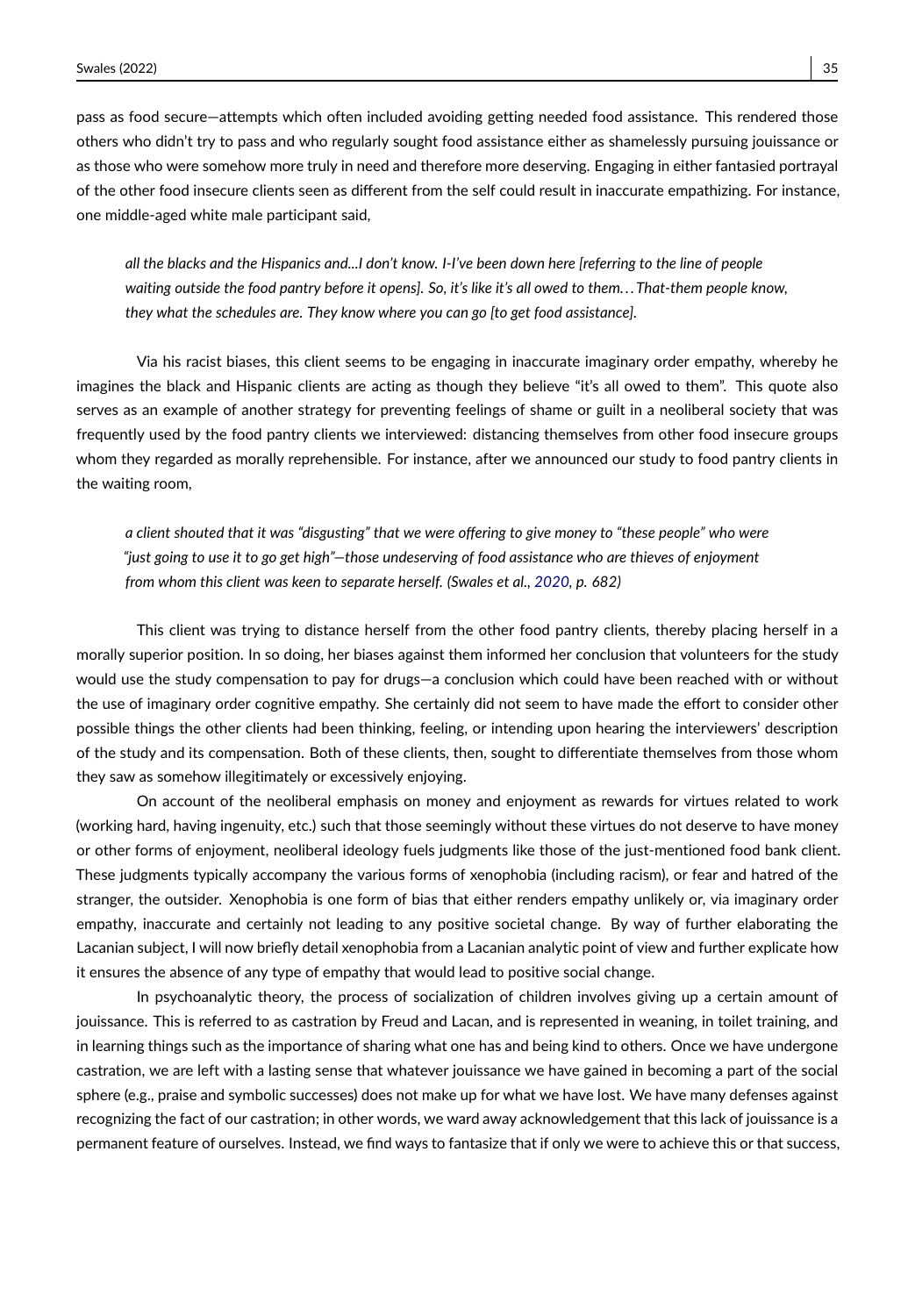to obtain this or that item, to have this or that experience, and so on, that we would be truly and fully happy. This is reflected in Lacan's general formula for fantasy,  $\frac{\pi}{4} \circ a$ , read as the split (into conscious and unconscious) or lacking subject in relation to or in desire for the object a. The object a is akin to Freud's concept of *das ding*, the lost object, and for Lacan is an object in the order of the real; in other words, it is not an actual object but instead corresponds to the subject's lack or to the jouissance that has been relinquished. As such, in Lacanian theory it is either considered to be the object-cause of desire or of jouissance, depending upon which perspective is emphasized.

Via the subject's castration and the formula for fantasy, we can understand that the other who is different from us often plays two related roles. First, as standing in for the lozenge or as barring our access to the object and a state of complete satisfaction. Second, as representing the Other who has stolen our jouissance, which Derek Hook [\(2018\)](#page-13-15) has catchily dubbed the thief of jouissance. Xenophobia operates by figuring the denigrated other as thief as someone who enjoys more than we do, and that their jouissance is illicit or somehow undeserved. For instance, the immigrant is often figured as someone who has stolen jobs or food off of the tables of rightful citizens. Consider, as another example, the stereotype that those in poverty are enjoying living off the taxes of hard-working Americans—as though people who receive government assistance are really living it up! Viewing the figure of the other in this way allows us to pretend that overcoming castration is possible. It perpetuates the xenophobic fantasy that getting rid of the immigrant, the racialized other, and so on would restore our rightful access to a fullness of jouissance. This links up with my earlier point about Lacan's discourse of the capitalist because today's neoliberal subject operates under the fantasy that s/he is but one mansion or one empathy training course away from a fully satisfying life. Viewing the figure of the different other as thief of jouissance, as standing in the way of our access to the object, also distracts us from criticizing the structure of neoliberalism itself. Furthermore, our xenophobia itself provides us with jouissance; this is demonstrated in the enjoyment derived from racist jokes or in complaining. Consequently, because xenophobia not only provides us with a way to deny our own castration but also a modicum of jouissance in and of itself, xenophobia is very difficult to relinquish—and certainly such a jouissance overshadows any pleasures that may be associated with experiencing empathic concern.

Empathy, specifically imaginary order empathy, can and does occur when someone is in the throes of xenophobic hatred. In other words, empathy, far from succeeding in changing the xenophobe's mind, can actually play a role in fueling the xenophobia. Empathy corresponds with whatever hatred or love is already present for the target of empathy. It can either be applied to the target of xenophobia or to the other party (as the figure consciously viewed as being similar to oneself), if there is one. Just as in cases in which someone identifies with another person along the lines of similarity, so too can imaginary order empathy function when rivalry is in operation via seeing someone as a thief of jouissance. For instance, at a campaign rally in Lynden, Washington leading up to the 2016 election, Donald Trump said, "Hillary Clinton wants to take your guns away, and she wants to abolish the second amendment" (CNN, [2016\)](#page-12-13). Because Hillary Clinton never said she wanted to abolish the second amendment (to the U.S. Constitution), Trump or someone on his staff could have cognitively empathized with her in order to discern her unstated motivations. This statement figures Hillary as threatening to steal the gun-wielding jouissance of conservatives, and is therefore either xenophobia in relation to liberals or to women—as wanting to steal the phallic object—or both.

In this situation as well as others, we can also see that empathy is not a necessary condition for xenophobia, because individuals can simply apply their biases to characterize the group of people rather than thinking about their experience. For this reason, even in laboratory psychology studies of empathy, it is not possible to tell from the speech or written words of someone whether or not their conclusion was reached by empathizing. Nevertheless, there are undoubtedly many instances in which people encounter someone about whom they are xenophobic, related to on the imaginary axis as a rival, and imagine what that person is thinking, feeling, or intending. We can find examples of this corresponding to every xenophobic stereotype.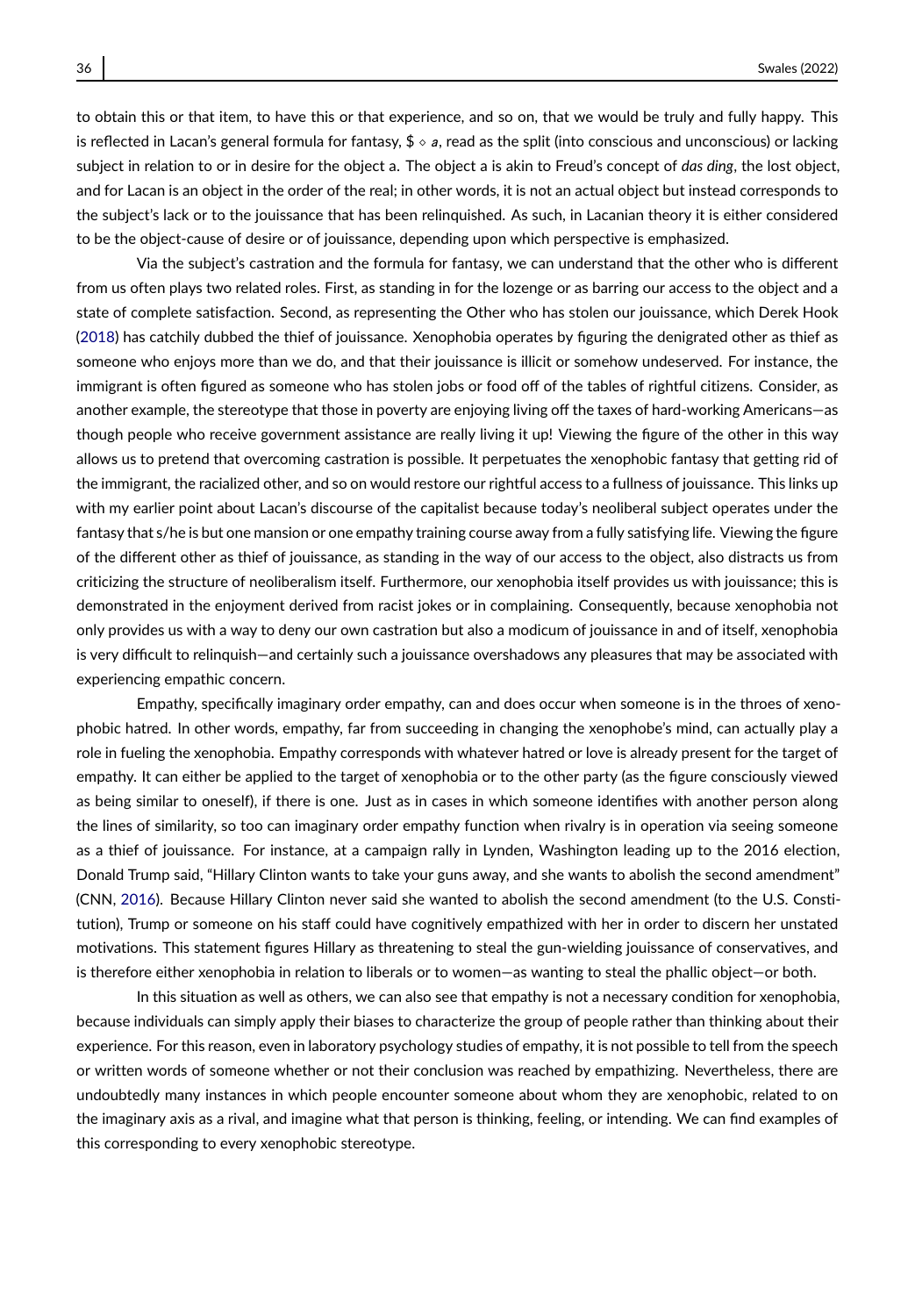Take, for instance, the racist stereotype that black men are aggressive. Combined with the stereotypes that black people live in relative poverty or are not honest, hardworking neoliberal citizens, we can think of many instances in which a white woman walking down the street clutches her purse upon spotting a black man along her path. At such a time, she could be imagining that the man might want to rob her and might think she is an easy target. This scenario quite literally figures the black man as a thief of jouissance. Similarly, a racist meme (iFunny, [2020\)](#page-13-16) entitled "the 30 year old looter" features the caricature of a black man's grinning face and references to the Black Lives Matter protests in the wake of the 2020 murder of George Floyd along with suppositions of his internal experience. Grammatical errors and all, these suppositions include "AAAAAAA I'M GONNA LOOT!!!!", "ends police brutality by looting a 80" TV", and "ayo whats antifa". This meme renders the chief perpetrator of the looting (that occurred at some of the protests) a young black man, ignorant of politics, who imagines he is supporting the Black Lives Matter movement through opportunistically breaking into storefronts and stealing objects of enjoyment. Although obviously a caricature of someone's idea of a typical looter, it speaks to what many must have envisioned via imaginary order empathy when faced with the question of the motivations of the looters.

Similarly, we can empathize in accordance with our own biases, including xenophobic ones, by engaging in imaginary order empathy for the party one views as having been wronged in some way by the xenophobic figure. Via ego-syntonic identification or identification with an aspect of someone that is judged as positive, this party is consciously seen as similar to oneself. For example, in early February of 2021, a video published by TMZ depicted country music star Morgan Wallen, outside of his home, instructing his friend to "take care of this pussy ass ni\*\*er" in reference to a black man also present at the scene (TMZ, [2021\)](#page-14-13). Although Wallen was widely criticized for his use of the n-word, so many fans defended him that Wallen, after apologizing, released a public comment instructing his fans to stop defending him (Leimkuehler, [2021\)](#page-13-17). Wallen's instruction to his fans came over a week after the highly publicized video was posted, and in this interim his recently released album increased in sales by 102%, and song downloads from the album increased by 67% (Leimkuehler, [2021\)](#page-13-17). This trend continued, and by six weeks after the video, Wallen's album became the first country album in history to have spent nine consecutive weeks at the top of the Billboard 200 chart (Yahr, E., [2021\)](#page-14-14). Although Wallen faced consequences unprecedented in the country music industry for his racial slur—presumably due to the current popularity of the Black Lives Matter movement—involving being dropped from his talent agency, WME, and being "suspended indefinitely" by his record label, Big Loud as well as hundreds of radio stations dropping his songs from airplay, *Country Insider* reported that some stations had been slowly resuming playing Wallen's music (Country Insider, [2021\)](#page-12-14). From its very inception, the country music industry has engaged in racism against black people (Abdelmahmoud, E., [2020\)](#page-12-15), and it remains endemic to the industry today, as noted by Lorie Leibig, a Nashville music journalist who commented that in the industry, racist actions such as those of Wallen are "usually dealt with very quietly, if it's dealt with at all" (Oliver, D., [2021\)](#page-13-18).

Many fans defended Wallen, as exemplified in over 34k likes received on an Instagram post made by a Nashville music executive that described him as "maybe a little ignorant", having "lost his fight with alcohol", and who did not "deserve this" (kiyahmarie, [2021\)](#page-13-19). Comments included references to "cancel culture" and supportive posts were made by some country music stars. In the spike in record sales after Wallen's use of the n-word as well as in responses such as these of the fans who defended him, we can see evidence of widespread imaginary order empathy for Wallen. This empathizing could also involve identification with Wallen's contemporary brand of racism: wherein a privileged white person says or does something racist and then apologizes—possibly for the sake of his public image—in the perhaps sincere conscious belief that he has done something wrong, while at the same time offering an excuse (i.e., that he was at the end of a 72-hour alcohol bender) even though he claimed he was "fully" taking responsibility (Leimkuehler, [2021\)](#page-13-17). Consciously believing oneself to have committed an unpardonable action and to be accepting full responsibility certainly does not mean that someone will be able to avoid future racist bias, just as someone who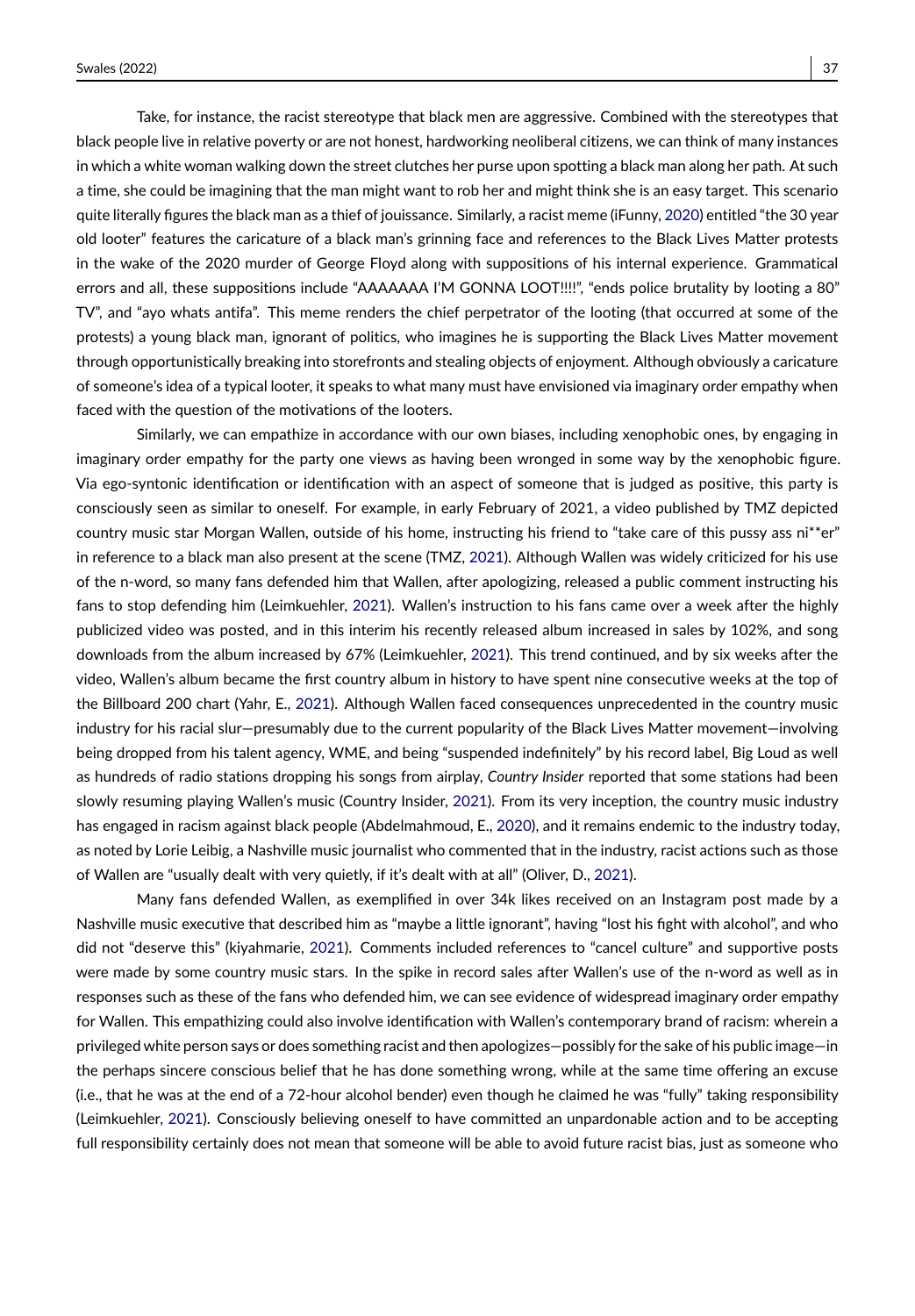consciously believes s/he is not racist could easily be engaging in self-deception.

#### **6** | **CONCLUDING THOUGHTS: JOUISSANCE, XENOPHOBIA & EXTIMACY**

I have demonstrated numerous ways in which empathy is not the fantasied cure-all for our problems with our neighbor who elicits our hatred. Ultimately, it is only through taking into account the structure of subjectivity according to Lacan that renders visible the errors in utilizing empathy to cure our hatred for the neighbor. We are beings split into conscious and unconscious processes, irrevocably lacking in jouissance, and who typically relate to the other who is different from us on the imaginary instead of the symbolic axis; as such, we most often empathize in accordance with our biases and our characteristically limited capacity to accept our own experience. What results are not only inaccuracies in empathy but even harm, including adding fuel to the fire of one's hatred. Also destined to fail, from a systemic perspective, are empathy programs operating via the master's discourse in the service of the good as well as those that are thoroughly intertwined in neoliberalism, in the capitalist discourse.

Before providing concluding thoughts, I would like to further explicate the importance of viewing ourselves as extimate subjects in relation to shortcomings of empathy in addressing the problem of hatred of the other who is different from us. In Lacan's later work, he uses the Torus and the Moebius strip to illustrate the topological formation of subjectivity as being rooted in extimacy. In Lacan's estimation, the Torus demonstrates that on the other side of the subject is the Other, and that at a certain point it eludes us to tell the difference between the two. Likewise, the cut used to make the Moebius strip demonstrates the impossibility of locating where inside and outside begin and end. On account of the subject's extimate topography, we are unable to discern whether jouissance is our own or that of the other.

When we are exhorted to lovingly understand our neighbor, the biggest barrier to empathy is our relationship to her or his jouissance. Lacan speaks to this in his seventh seminar:

*every time that Freud stops short in horror at the consequences of the commandment to love one's neighbor, we see evoked the presence of that fundamental evil [the neighbor's jouissance] which dwells within this neighbor. But if that is the case, then it also dwells within me. And what is more of a neighbor to me than this heart within which is that of my jouissance and which I don't dare go near? [\(1997b,](#page-13-2) p. 186)*

Viewing the target of xenophobia as the barrier to and thief of one's jouissance is what is central to the forms of xenophobia. Jacques-Alain Miller has stated that extimacy is founded upon jouissance, and that it is jouissance which grounds the alterity of the Other because words fall irrevocably short in representing difference (Miller, [1994,](#page-13-20) p. 79). As Miller put it, "There is no other enjoyment but my own. If the Other is in me, occupying the place of extimacy, then the hatred is also my own" (Miller, cited in Žižek, [1993,](#page-14-15) p. 203). At the same time, our jouissance is also a treasured part of ourselves, and it is on this account that Carol Owens and I have argued that ambivalence is at the foundation of xenophobia. We call it "an extimate ambivalence at the heart of being" (Swales & Owens, [2019,](#page-14-11) p. 119). This extimate ambivalence renders empathizing unlikely to cure our hatred of the Other, because our perception of the Other's jouissance more properly reflects our own jouissance, rejected into the outside and perceived in another person.

Via extimacy, we can see that empathy only truly stands a chance at decreasing aggression if we should find a way to deal with the jouissance of both the neighbor and ourselves. Working through our extimate ambivalence about our own jouissance as well as that of the neighbor will substantially reduce distortions and avoidances of the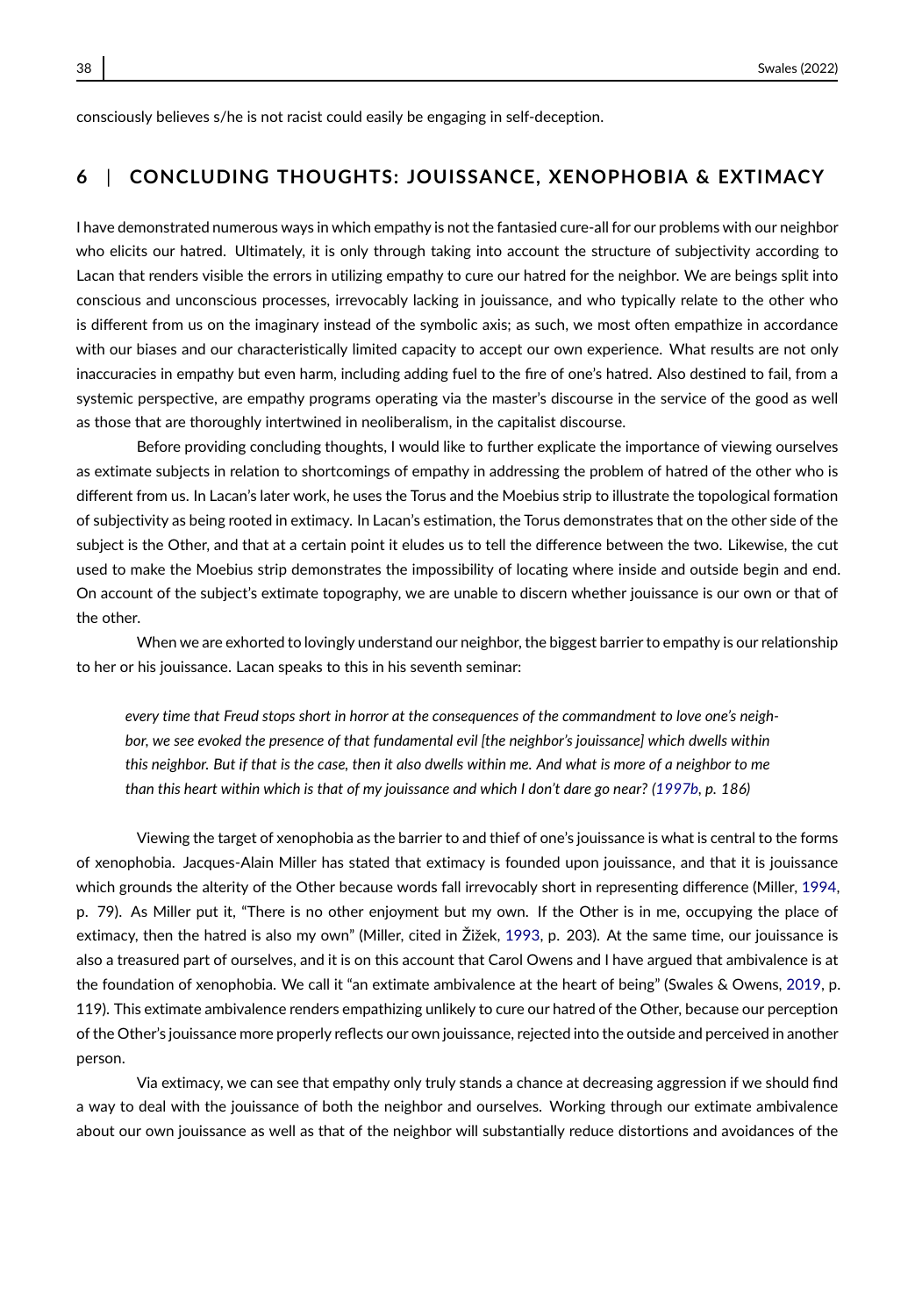neighbor's experience via empathy and open up an easier path to more fruitful engagements with symbolic order empathy. However, under neoliberalism this is rendered especially unlikely, as hatred of the neighbor in the absence of reckoning with one's own jouissance is one common way of denying castration—an endeavor that is at the heart of neoliberalism. Outside of reaching the endpoint of psychoanalysis, at which point subjects can accept their lack as well as work through their extimate ambivalence regarding their jouissance, the paths to reduced hostilities with out-groups and easier access to symbolic order empathy remain a very tall order.

#### **references**

- <span id="page-12-15"></span>Abdelmahmoud, E. (2020) Rewriting country music's racist history. *Rolling Stone*. URL: [https://www.rollingstone.com/](https://www.rollingstone.com/music/music-country/country-music-racist-history-1010052/) [music/music-country/country-music-racist-history-](https://www.rollingstone.com/music/music-country/country-music-racist-history-1010052/)1010052/.
- <span id="page-12-4"></span>Batson, C. D., Eklund, J. H., Chermok, V. L., Hoyt, J. L. and Ortiz, B. G. (2007) An additional antecedent of empathic concern: valuing the welfare of the person in need. . *Journal of personality and social psychology*, **93**, 65.
- <span id="page-12-0"></span>Batson, C. D., Lishner, D. A. and Stocks, E. L. (2015) The empathy—altruism hypothesis. In *Oxford library of psychology. The Oxford handbook of prosocial behavior* (eds. D. A. Schroeder and W. G. Graziano), 259–281. Oxford: Oxford University Press.
- <span id="page-12-12"></span>Batson, C. D., Polycarpou, M. P., Harmon-Jones, E., Imhoff, H. J., Mitchener, E. C., Bednar, L. L., Klein, T. R. and Highberger, L. (1997) Empathy and attitudes: Can feeling for a member of a stigmatized group improve feelings toward the group?. journal of personality and social psychology. , **72**, 105.
- <span id="page-12-3"></span>Bloom, P. (2016) *Against empathy: The case for rational compassion*. New York: HarperCollins.
- <span id="page-12-5"></span>Cheng, Y., Chen, C. and Decety, J. (2017) How situational context impacts empathic responses and brain activation patterns. . *Frontiers in behavioral neuroscience*, **11**, 165.
- <span id="page-12-7"></span>Chiu, C.-D. and Yeh, Y.-Y. (2017) In your shoes or mine? shifting from other to self perspective is vital for emotional empathy. *Emotion*.
- <span id="page-12-6"></span>Clark, M. A., Robertson, M. M. and Young, S. (2019) "i feel your pain": A critical review of organizational research on empathy. . *Journal of Organizational Behavior* , **40**, 166–192.
- <span id="page-12-13"></span>CNN (2016) Trump: 'Hillary Clinton wants to take your guns away'. URL: [https://www.cnn.com/videos/politics/](https://www.cnn.com/videos/politics/2016/05/08/trump-on-clinton-2nd-amendment.cnn)2016/ 05/08[/trump-on-clinton-](https://www.cnn.com/videos/politics/2016/05/08/trump-on-clinton-2nd-amendment.cnn)2nd-amendment.cnn.
- <span id="page-12-8"></span>Cook, C. R., Williams, K. R., Guerra, N. G., Kim, T. E. and Sadek, S. (2010) Predictors of bullying and victimization in childhood and adolescence: A meta-analytic investigation. *School Psychology Quarterly*, **25**, 65.
- <span id="page-12-11"></span>Cook, R. J. and Dickens, B. M. (2014) Reducing stigma in reproductive health. . *International Journal of Gynecology Obstetrics*, **125**, 89–92.
- <span id="page-12-2"></span>Coplan, A. and Goldie, P. (2011) *Empathy: Philosophical and psychological perspectives*. Oxford University Press.
- <span id="page-12-10"></span>Corrigan, P. W., Druss, B. G. and Perlick, D. A. (2014) The impact of mental illness stigma on seeking and participating in mental health care. . *Psychological Science in the Public Interest* , **15**, 37–70.
- <span id="page-12-14"></span>Country Insider (2021) URL: [http://www.insideradio.com/app/CountryInsider/CountryInsider/CI-Insider](http://www.insideradio.com/app/CountryInsider/CountryInsider/CI-Insider3-8.pdf)3-8.pdf.
- <span id="page-12-1"></span>De Waal, F. (2010) *The age of empathy: Nature's lessons for a kinder society*. Broadway Books.
- <span id="page-12-9"></span>Espelage, D. L., Basile, K. C., De La Rue, L. and Hamburger, M. E. (2015) Longitudinal associations among bullying, homophobic teasing, and sexual violence perpetration among middle school students. *Journal of Interpersonal Violence*, **30**, 2541–2561.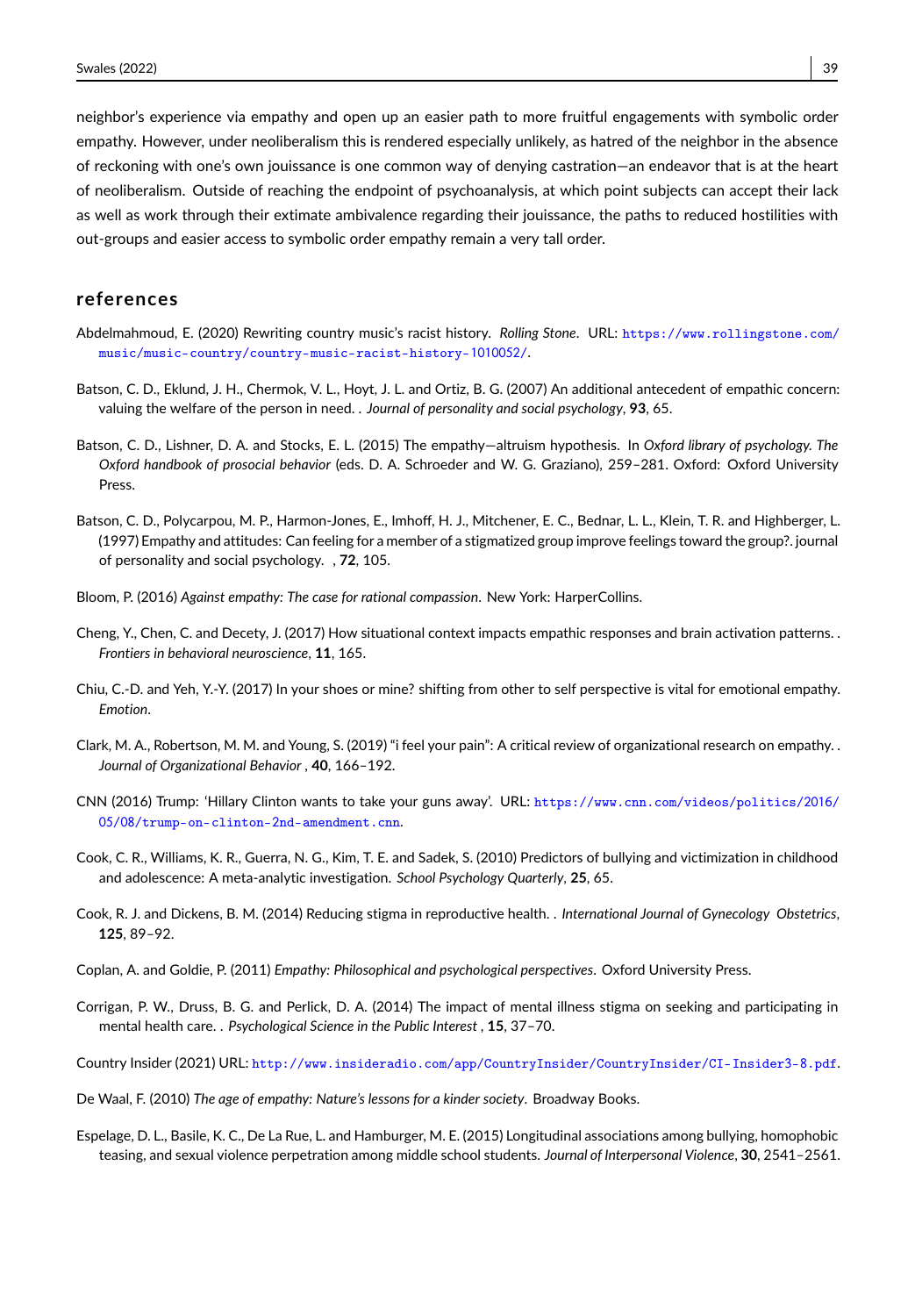- <span id="page-13-9"></span>Freud, S. (1921) Group psychology and the analysis of the ego. *The Standard Edition of the Complete Psychological Works of Sigmund Freud, Volume XVIII (1920-1922): Beyond the Pleasure Principle, Group Psychology and Other Works*, 65–144.
- <span id="page-13-5"></span>Gloor, J. L. and Puhl, R. M. (2016) Empathy and perspective-taking: Examination and comparison of strategies to reduce weight stigma. *Stigma and Health* , **1**, 269.
- <span id="page-13-13"></span>Herek, G. M., Capitanio, J. P. and Widaman, K. F. (2002) Hiv-related stigma and knowledge in the united states: prevalence and trends, 1991–1999. *American Journal of Public Health*, **92**, 371–377.
- <span id="page-13-15"></span>Hook, D. (2018) Racism and jouissance: Evaluating the "racism as (the theft of) enjoyment" hypothesis. *Psychoanalysis, Culture, Society*, **23**, 244–266.
- <span id="page-13-4"></span>Hume, D. (2011) *A treatise of human nature: Volume 1: Texts*. Oxford, England: Oxford University Press.
- <span id="page-13-16"></span>iFunny (2020) The 30 year old looter. URL: https://ifunny.co/picture/the-30[-year-old-looter-doesn-t-even](https://ifunny.co/picture/the-30-year-old-looter-doesn-t-even-know-anything-IW5B0Rqh7)[know-anything-IW](https://ifunny.co/picture/the-30-year-old-looter-doesn-t-even-know-anything-IW5B0Rqh7)5B0Rqh7.

<span id="page-13-19"></span>kiyahmarie (2021) *Instagram*. URL: [https://www.instagram.com/p/CK](https://www.instagram.com/p/CK67MuohXxl/)67MuohXxl/.

- <span id="page-13-3"></span>Lacan, J. (1978) Discourse of jacques lacan at the university of milan on may 12, 1972. In *Lacan in Italia 1953-1978 En Italie Lacan*, 32–55. Milan: La Salmandra.
- <span id="page-13-10"></span>— (1991) *The seminar of Jacques Lacan, Book I: Freud's papers on technique, 1953-1954*. New York: W.W Norton Co.
- <span id="page-13-7"></span>— (1997a) *The seminar of Jacques Lacan, Book III: The psychoses, 1955-1956*. New York: W.W. Norton Co.
- <span id="page-13-2"></span>— (1997b) *The seminar of Jacques Lacan, Book VII: The ethics of psychoanalysis, 1959-1960*. New York: W.W Norton Co.
- <span id="page-13-8"></span>— (1998) *The seminar of Jacques Lacan, Book XI: The four fundamental concepts of psychoanalysis.* New York: W.W. Norton Co.
- <span id="page-13-11"></span>— (2006) Aggressiveness in psychoanalysis. In *Écrits: The First Complete Edition in English*. New York: W.W. Norton Co.
- <span id="page-13-6"></span>Lai, Y. H., Garcia, S., Strobino, N., Grason, H., Payne, E., Karp, C. and Minkovitz, C. (2017) Johns Hopkins University. URL: [https://www.mchevidence.org/documents/reviews/npm\\_](https://www.mchevidence.org/documents/reviews/npm_9_bullying_evidence_review_february_2017.pdf)9\_bullying\_evidence\_review\_february\_2017.pdf.
- <span id="page-13-14"></span>Layton, L. (2009) Who's responsible? our mutual implication in each other's suffering. *Psychoanalytic Dialogues*, **19**, 105–120.
- <span id="page-13-17"></span>Leimkuehler, M. (2021) Morgan wallen asks fans to not defend him after racial slur: 'i fully accept any penalties i'm facing'. *USA Today*. URL: [https://www.usatoday.com/story/entertainment/music/](https://www.usatoday.com/story/entertainment/music/2021/02/10/morgan-wallen-asks-fans-not-defend-him-after-racial-slur/6716507002/)2021/02/10/morgan-wallen-asks[fans-not-defend-him-after-racial-slur/](https://www.usatoday.com/story/entertainment/music/2021/02/10/morgan-wallen-asks-fans-not-defend-him-after-racial-slur/6716507002/)6716507002/.
- <span id="page-13-20"></span>Miller, J. A. (1994) Extimité.". In *Lacanian theory of discourse: Subject, structure, and society* (eds. M. Bracher, M. Alcorn, R. Corthell and F. Massardier-Kenney), 74–87. New York: New York University Press.
- <span id="page-13-0"></span>Northwestern University (2006) *Obama to graduates: Cultivate empathy*. URL: [https://www.northwestern.edu/](https://www.northwestern.edu/newscenter/stories/2006/06/barack.html) [newscenter/stories/](https://www.northwestern.edu/newscenter/stories/2006/06/barack.html)2006/06/barack.html.
- <span id="page-13-18"></span>Oliver, D. (2021) Morgan wallen used a racist slur but his popularity is skyrocketing. how did we get here? *USA Today*. URL: [https:/www.usatoday.com/story/entertainment/music/](https:/www.usatoday.com/story/entertainment/music/2021/02/10/morgan-wallen-country-music-popular-after-racist-slur-what-it-means/4441395001/))2021/02/10/morgan-wallen-country-music[popular-after-racist-slur-what-it-means/](https:/www.usatoday.com/story/entertainment/music/2021/02/10/morgan-wallen-country-music-popular-after-racist-slur-what-it-means/4441395001/))4441395001/).
- <span id="page-13-12"></span>Reyna, C., Henry, P. J., Korfmacher, W. and Tucker, A. (2006) Examining the principles in principled conservatism: The role of responsibility stereotypes as cues for deservingness in racial policy decisions. *Journal of Personality and Social Psychology*, **90**, 109.
- <span id="page-13-1"></span>Riess, H. and Neporent, L. (2018) *The empathy effect: Seven neuroscience-based keys for transforming the way we live, love, work, and connect across differences*. Sounds True.